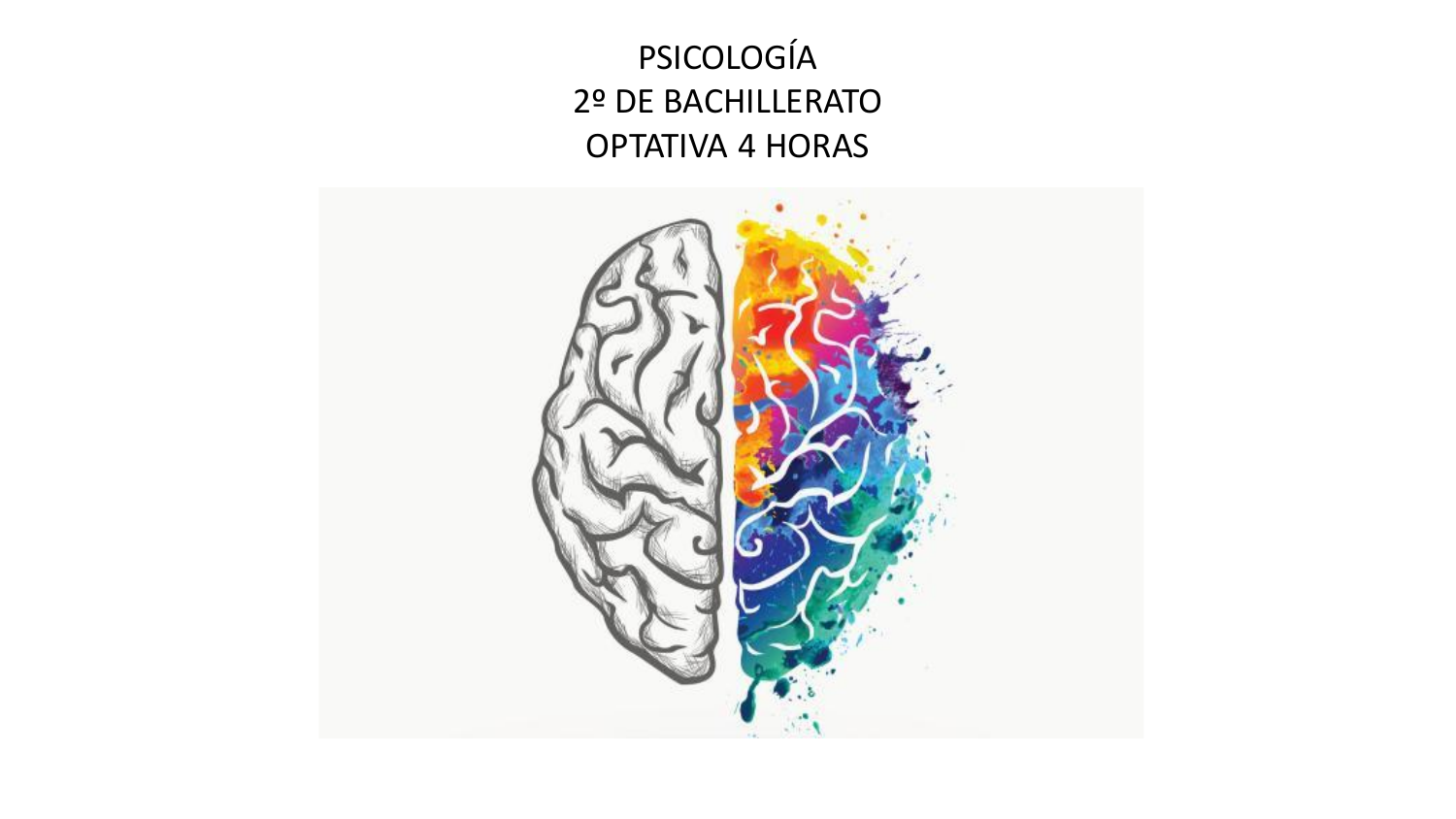# A CONTINUACIÓN TE MOSTRAREMOS LOS TEMAS MÁS IMPORTANTES QUE TRATAREMOS EN ESTA OPTATIVA DE 2º DE BACHILLFRATO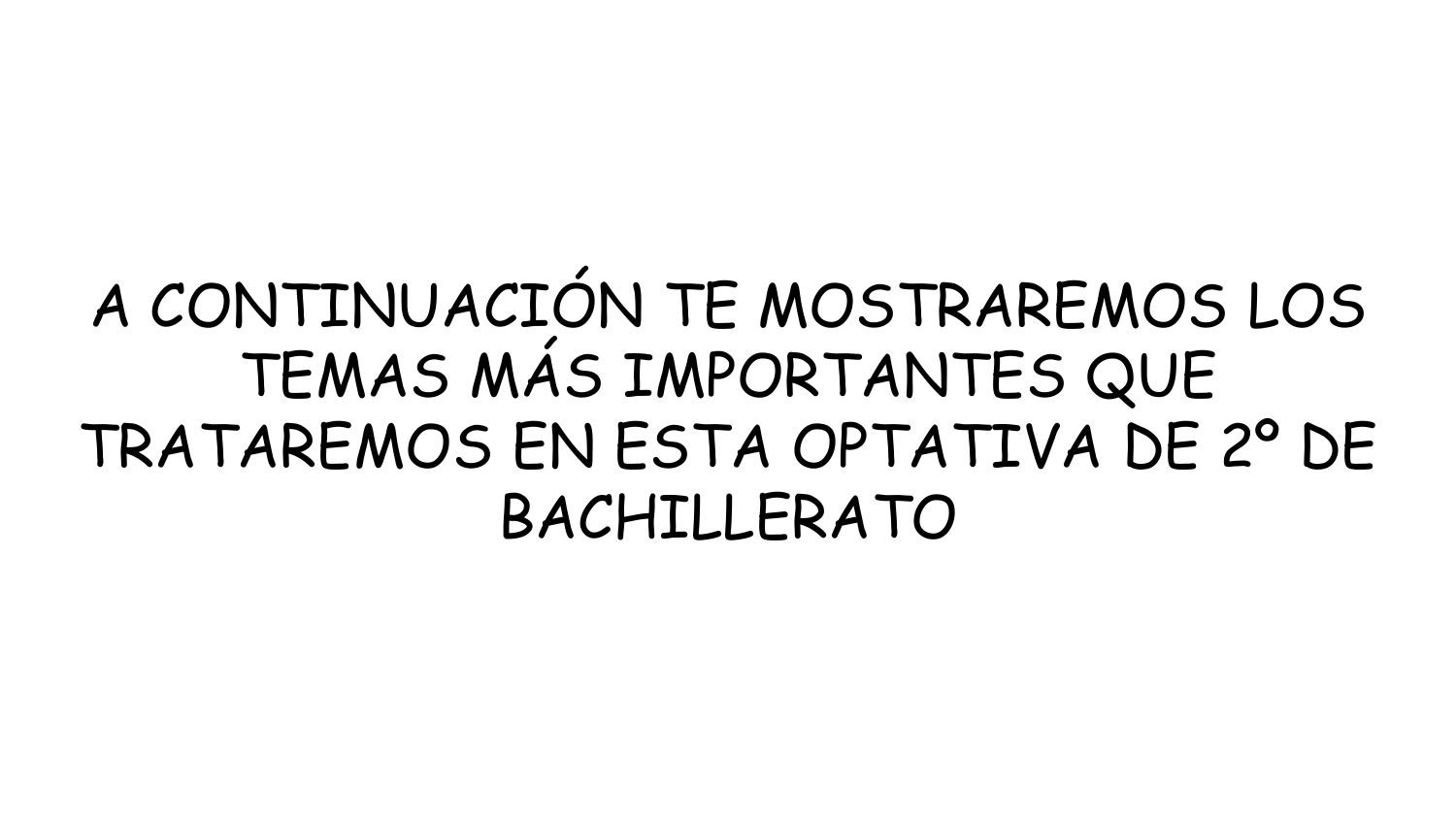

# **EL MALTRATO PSICOLÓGICO A TRAVÉS DE UN CLÁSICO DEL CINE**

**¿Sabías que la expresión "hacer luz de gas" procede del título de esta película?**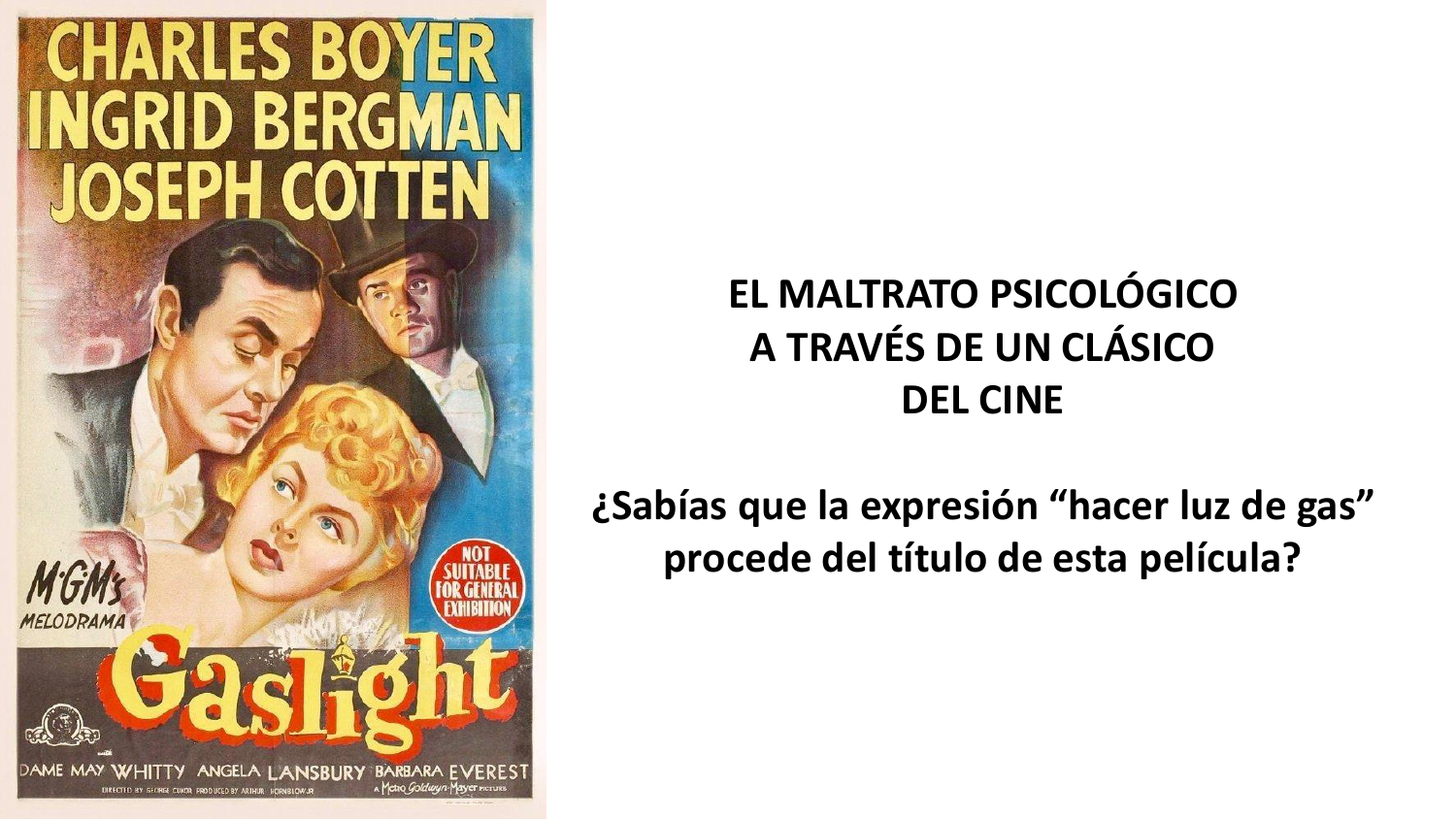**ANALIZAREMOS EL PAPEL DEL INCONSCIENTE Y ESTUDIAREMOS EL PSICOANÁLISIS A TRAVÉS DE ESTOS CLÁSICOS DEL CINE**



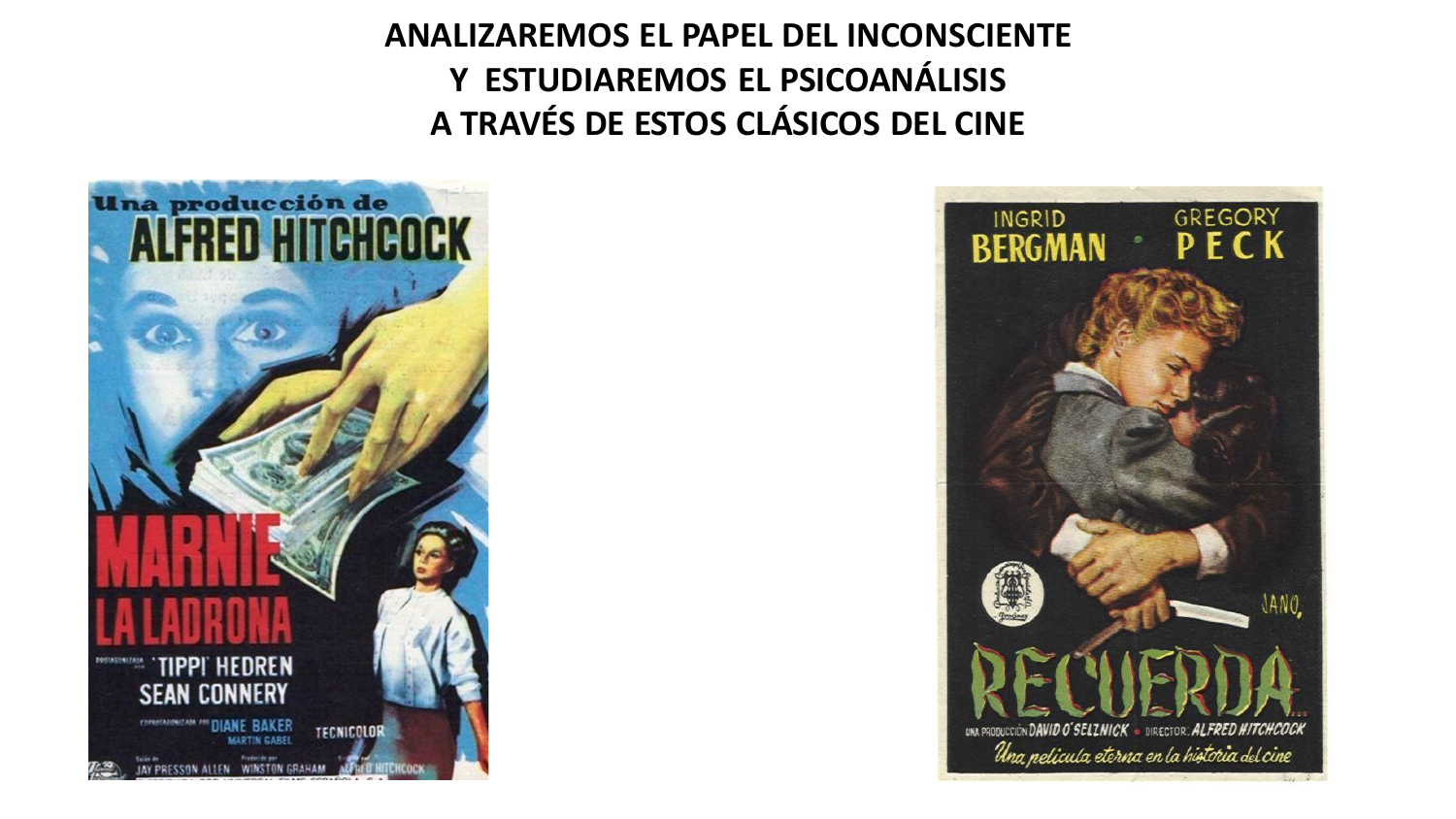#### ESTUDIAREMOS CÓMO RESOLVER CONFLICTOS

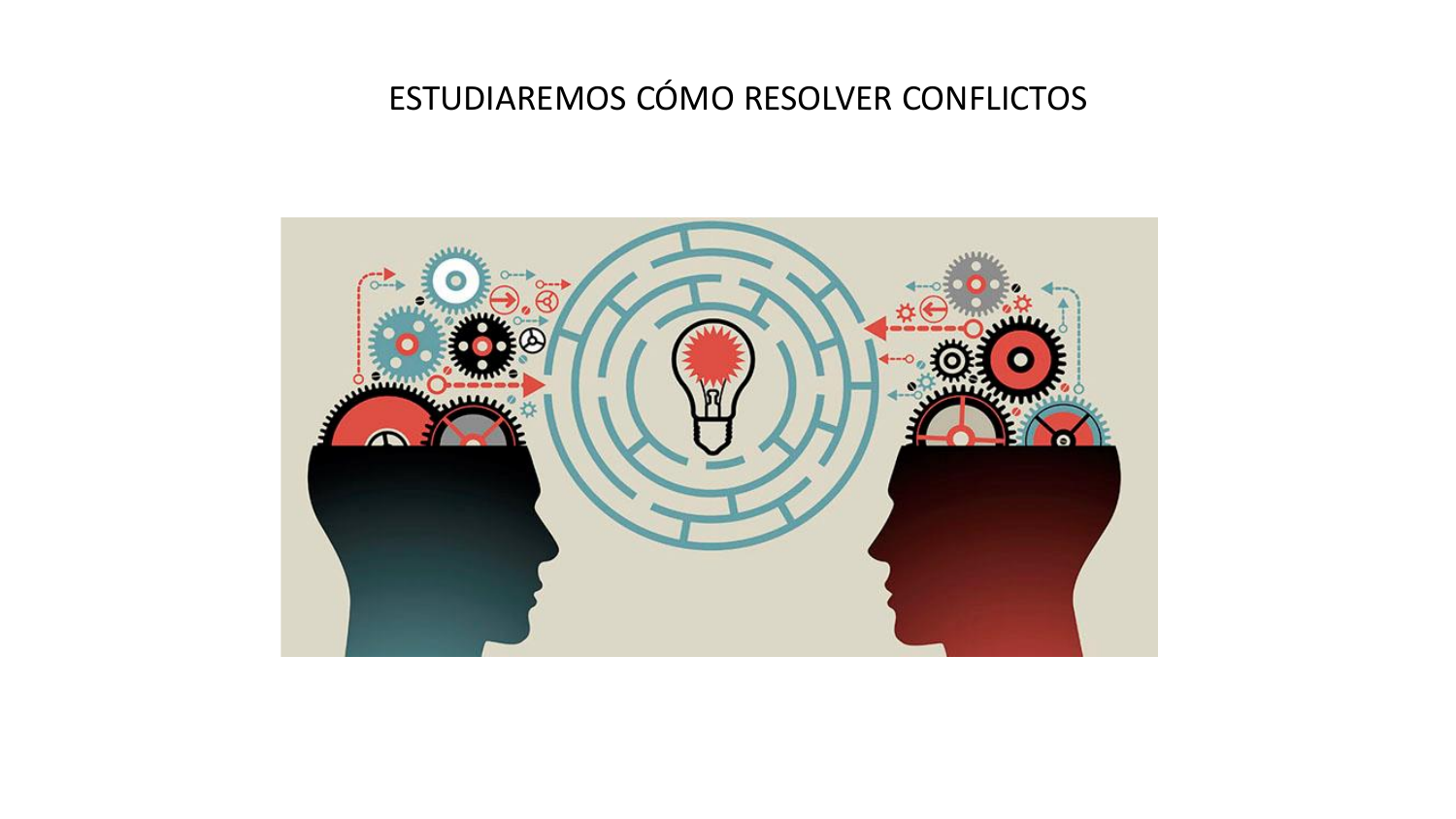## CONOCEREMOS LAS CORRIENTES PSICOLÓGICAS MÁS IMPORTANTES

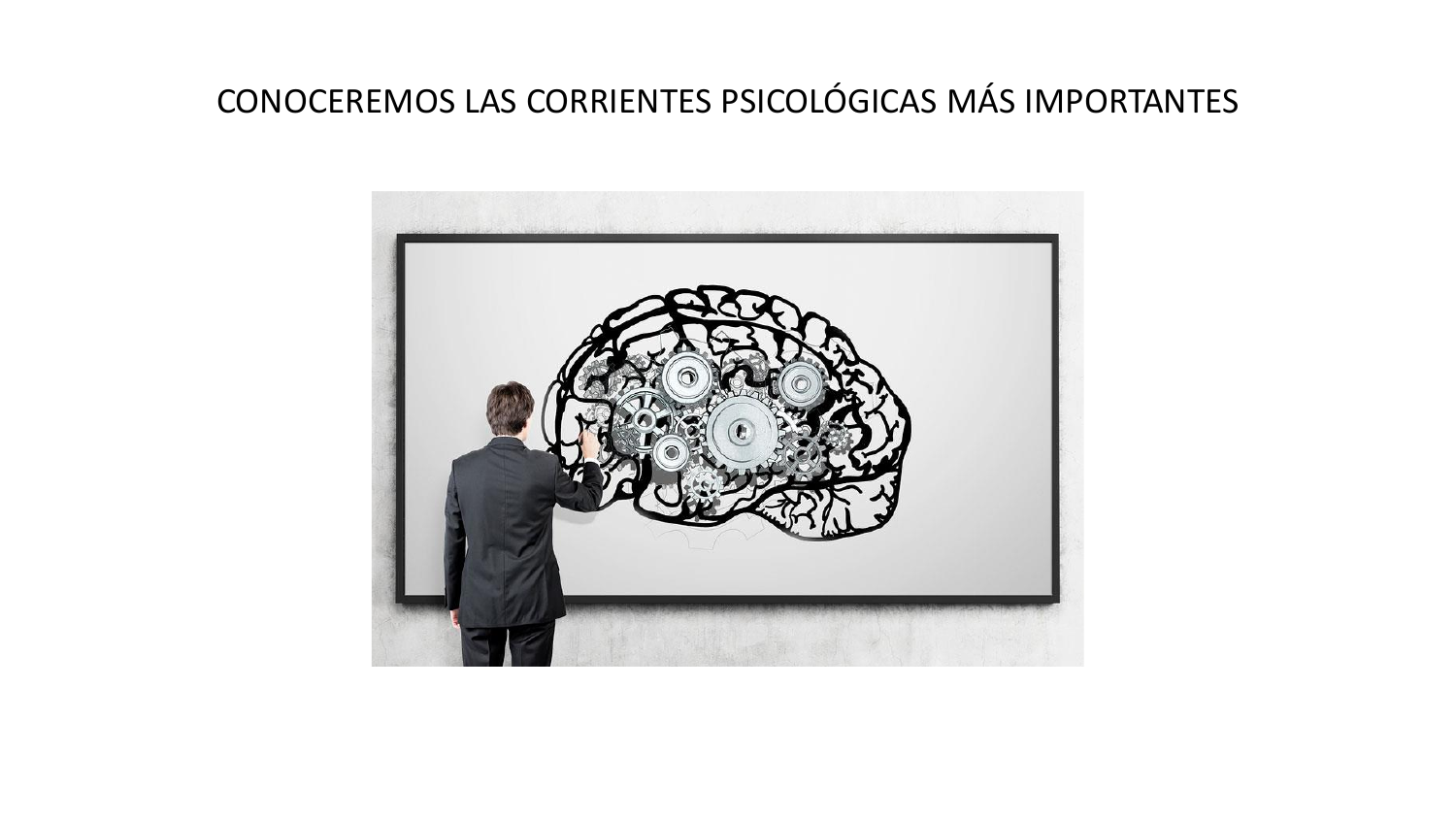#### **PENSAMIENTO E INTELIGENCIA: EL ESTUDIO DE LA MOTIVACIÓN Y LA MEMORÍA TIENE UNA RELACIÓN MUY ESTRECHA CON TU APRENDIZAJE**



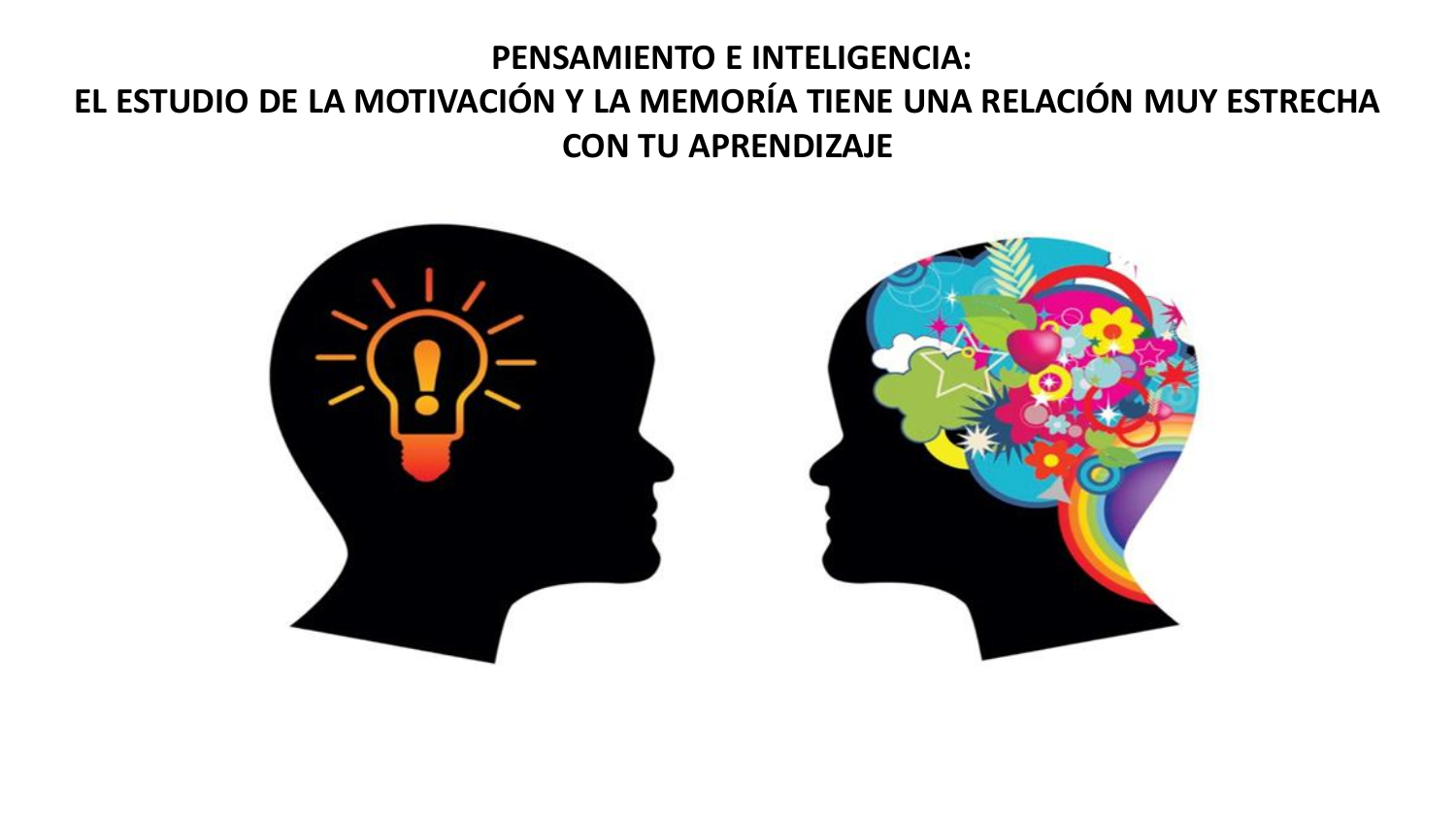### SERÁ MUY GRATIFICANTE PROFUNDIZAR EN LAS EMOCIONES **Y APRENDER A GESTIONARLAS**

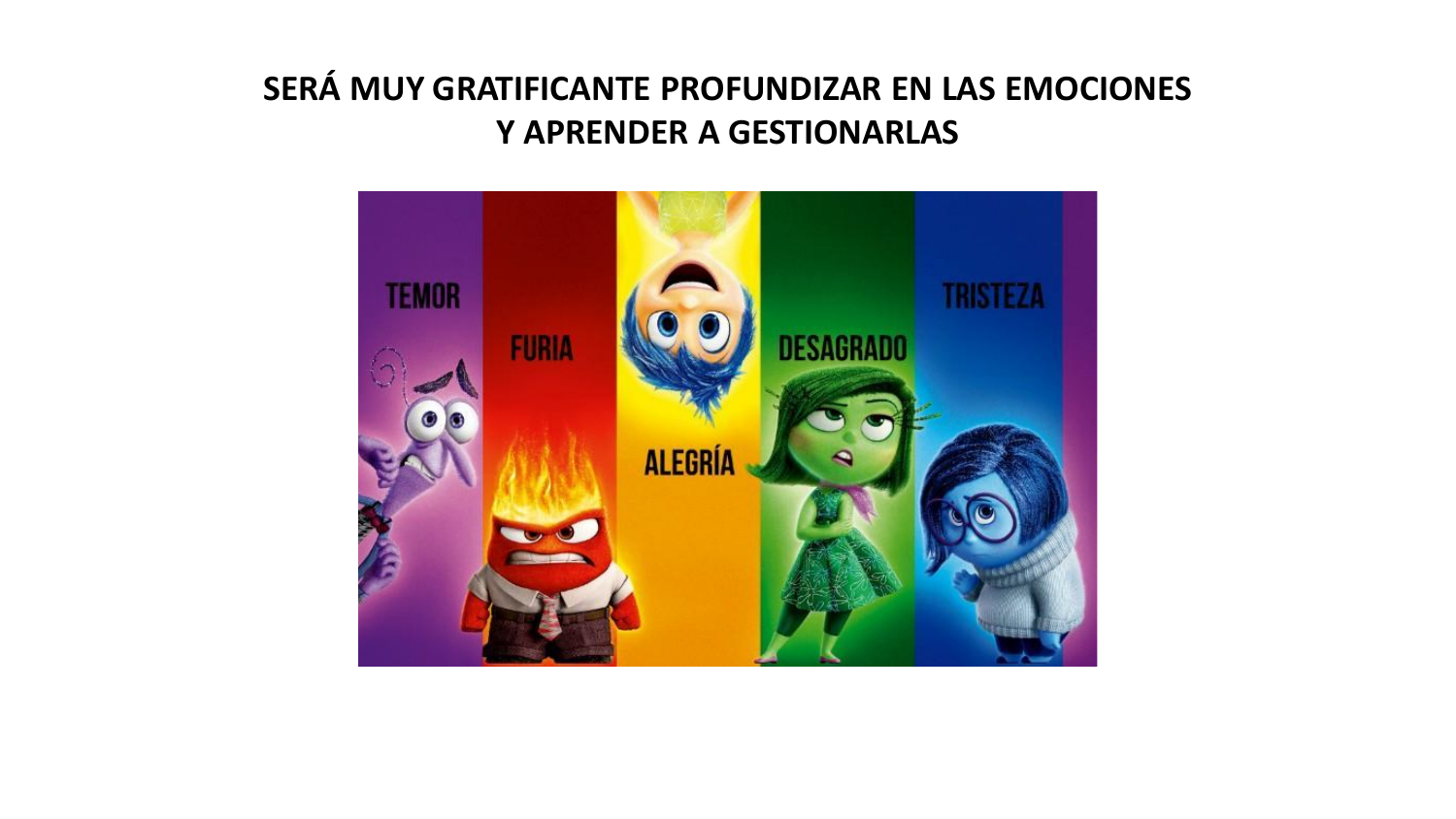#### **DESARROLLAREMOS NUESTRA CAPACIDAD DE CONCENTRARNOS A TRAVÉS DEL ESTUDIO DE LA ATENCIÓN**

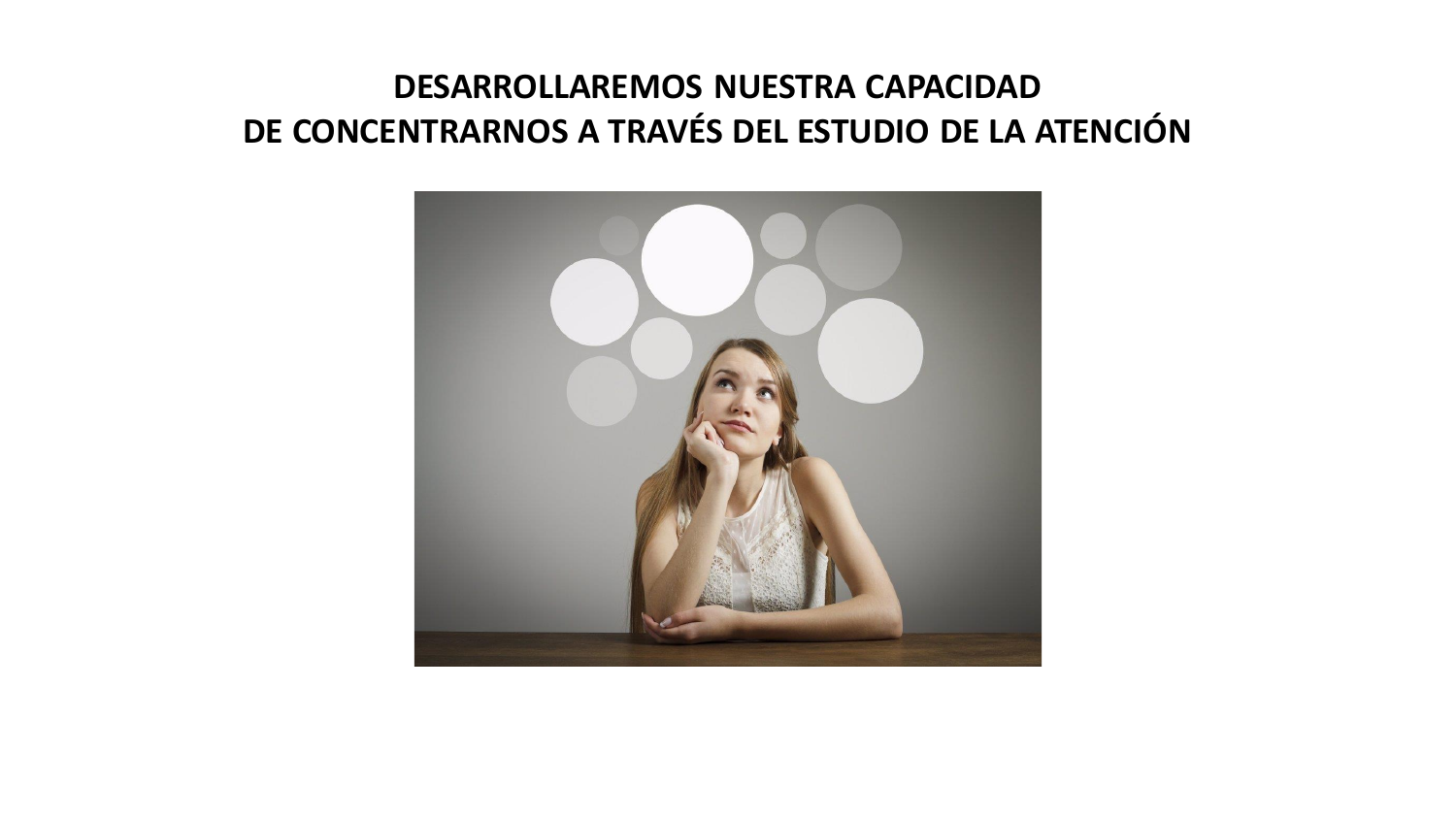### AL ESTUDIAR PSICOLOGÍA VERÁS QUE MUCHÍSIMOS CONTENIDOS TE HARÁN **REFLEXIONAR SOBRE TI MISMO Y CRECER COMO PERSONA**

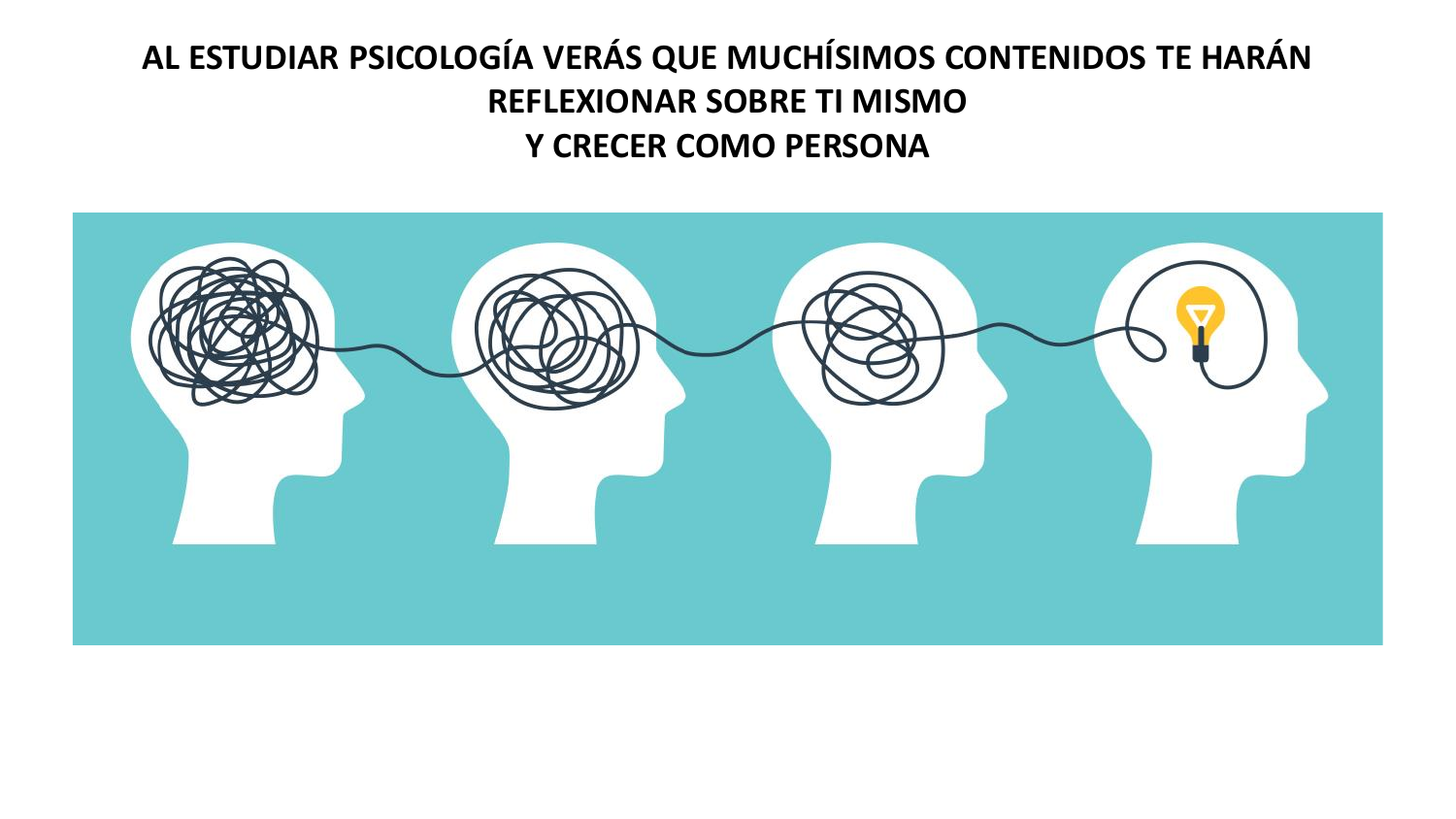## **DESCUBRIREMOS LA IMPORTANCIA DE LA REFLEXIÓN CRÍTICA Y EL PENSAMIENTO CREATIVO**

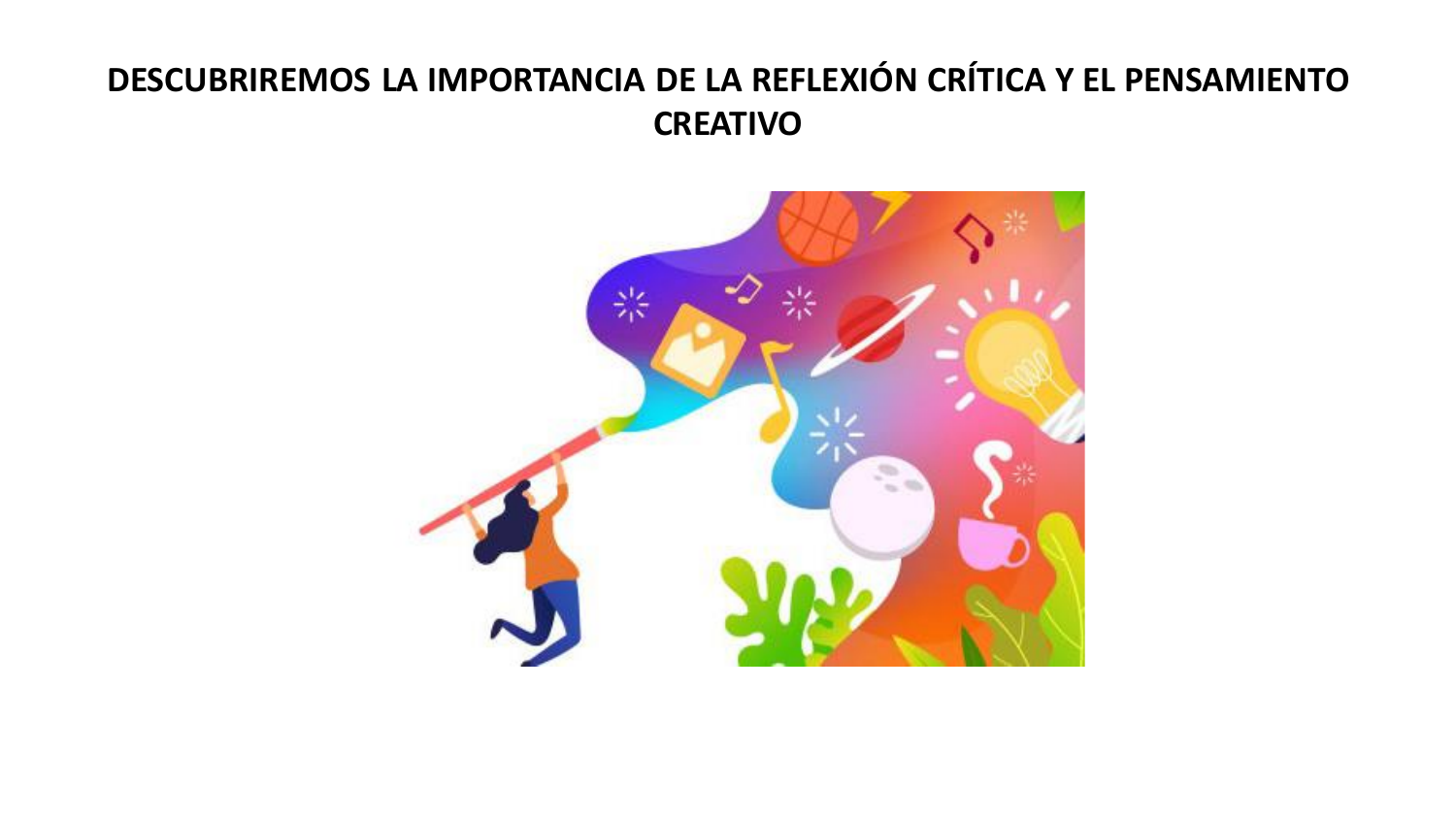### APRENDERÁS A CONTROLAR TUS MIEDOS. ESTUDIAREMOS QUÉ PENSAMIENTOS IRRACIONALES **LOS PRODUCEN**

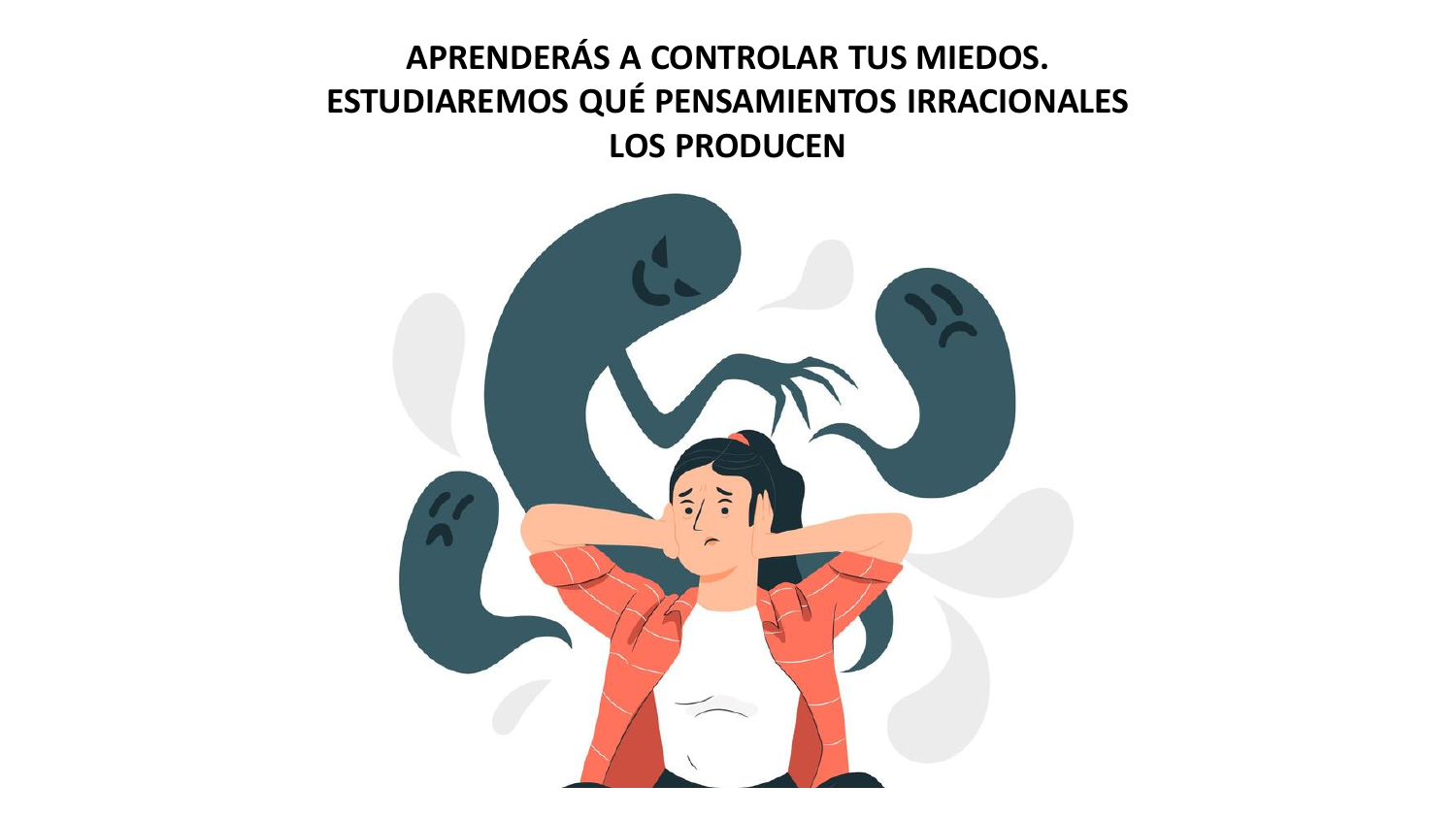### **¡¡¡FUERA EL ESTRÉS!!! ABORDAREMOS TEMAS COMO EL ESTRÉS Y LA ANSIEDAD, PERO APARTE DE SABER QUÉ SON...**

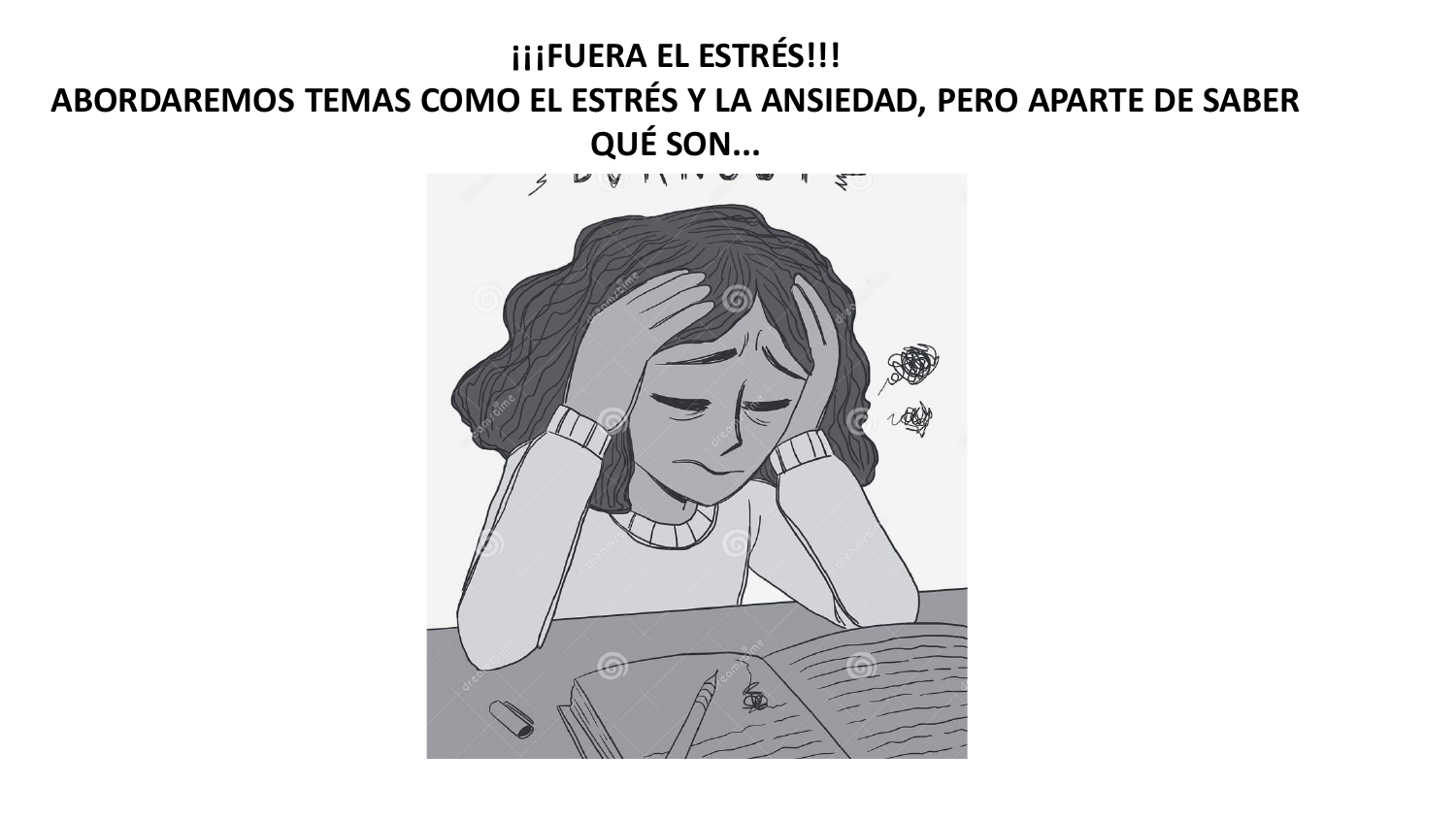#### **…PARA AYUDAR A VENCERLOS REALIZAREMOS EL TALLER DE RELAJACIÓN PROGRESIVA MUSCULAR**

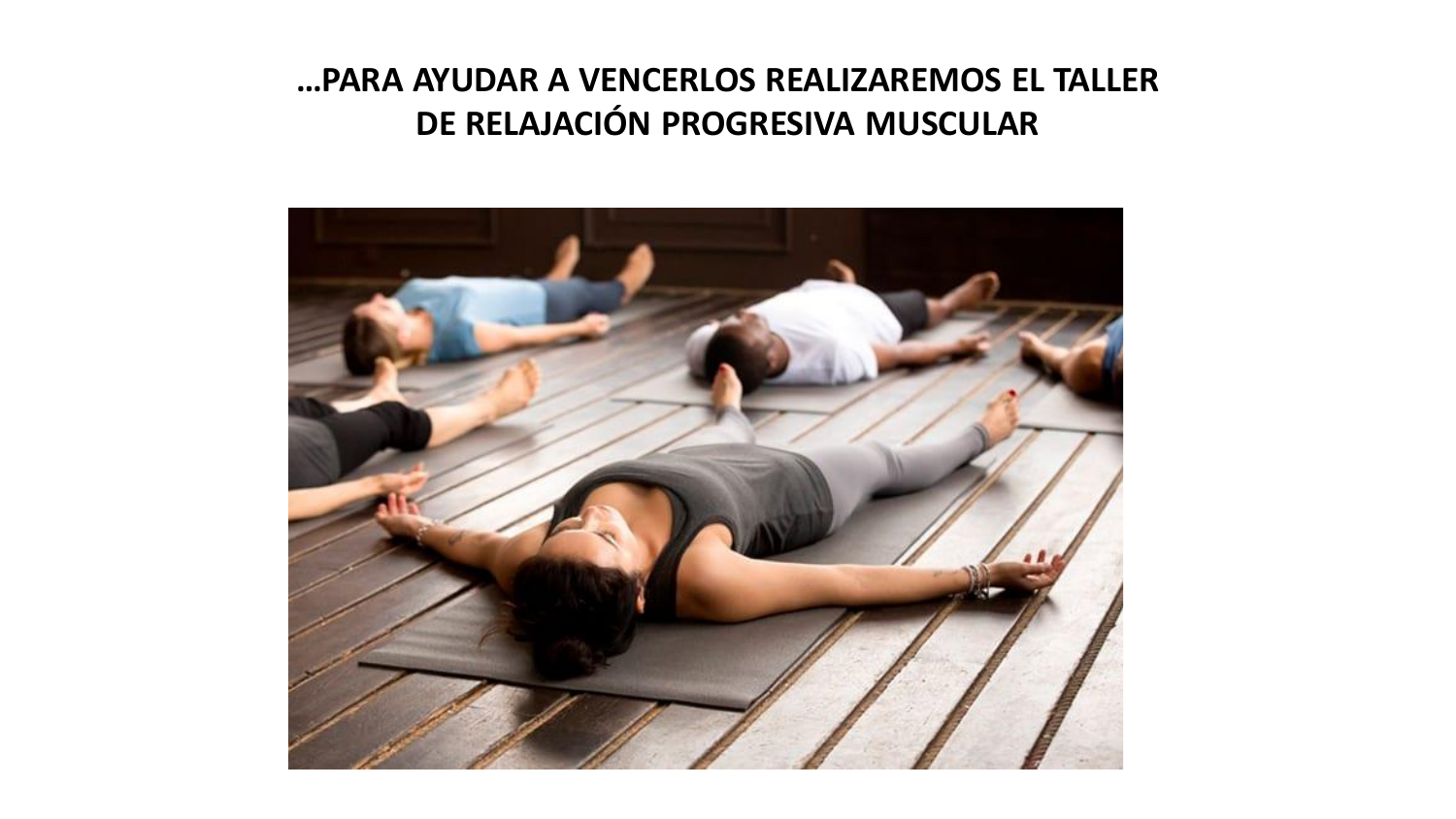**METODOLOGÍA** 

# JUTILIZAREMOS RECURSOS VARIADOS Y FOMENTAREMOS EL TRABAJO COOPERATIVO EN CLASE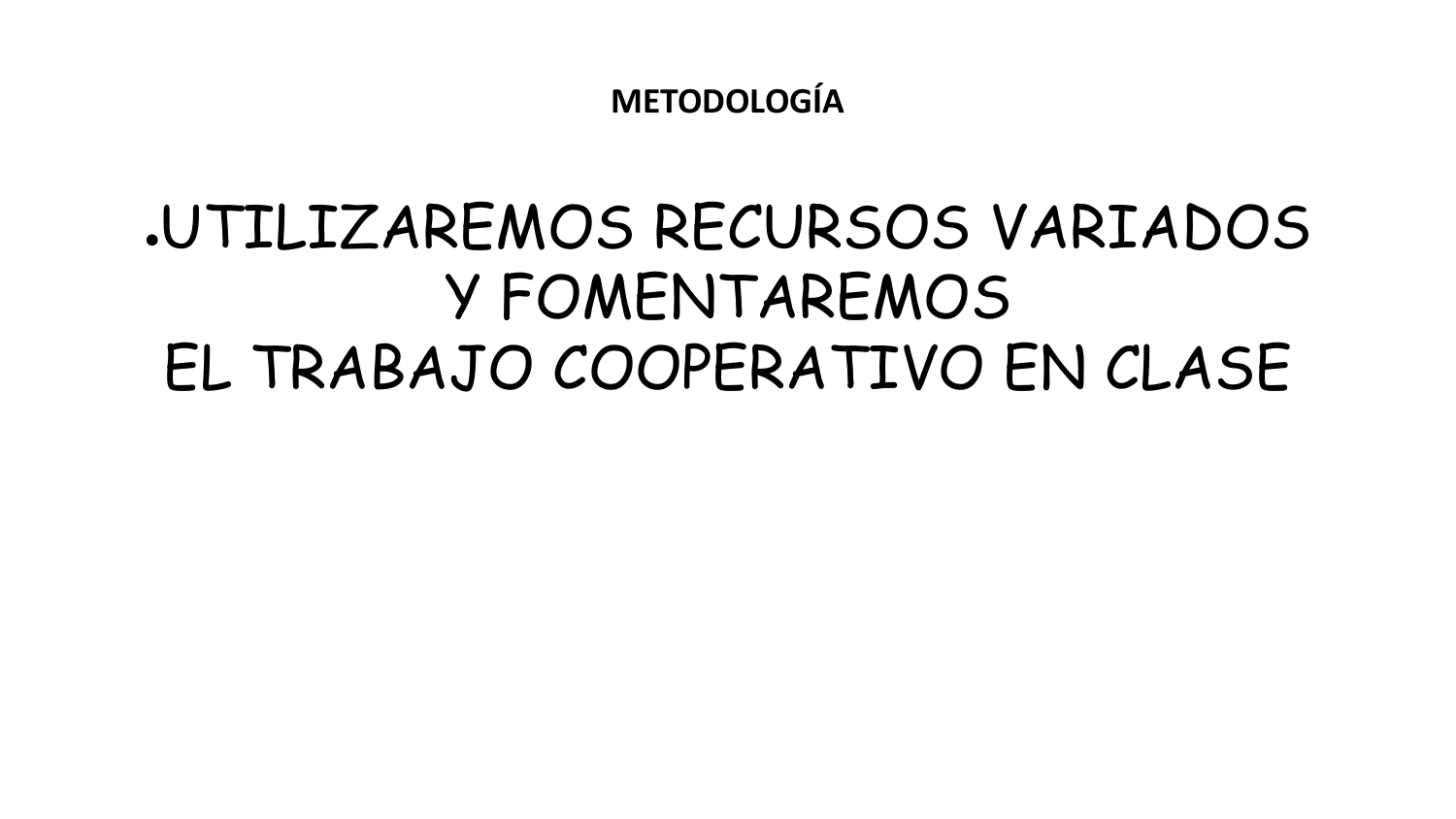# HA SIDO UN CURSO MUY AGRADABLE E INTERESANTE, PUESTO QUE ADEMÁS NOS A AYUDADO A ENTENDERNOS Y DESARROLLARNOS COMO PERSONAS...